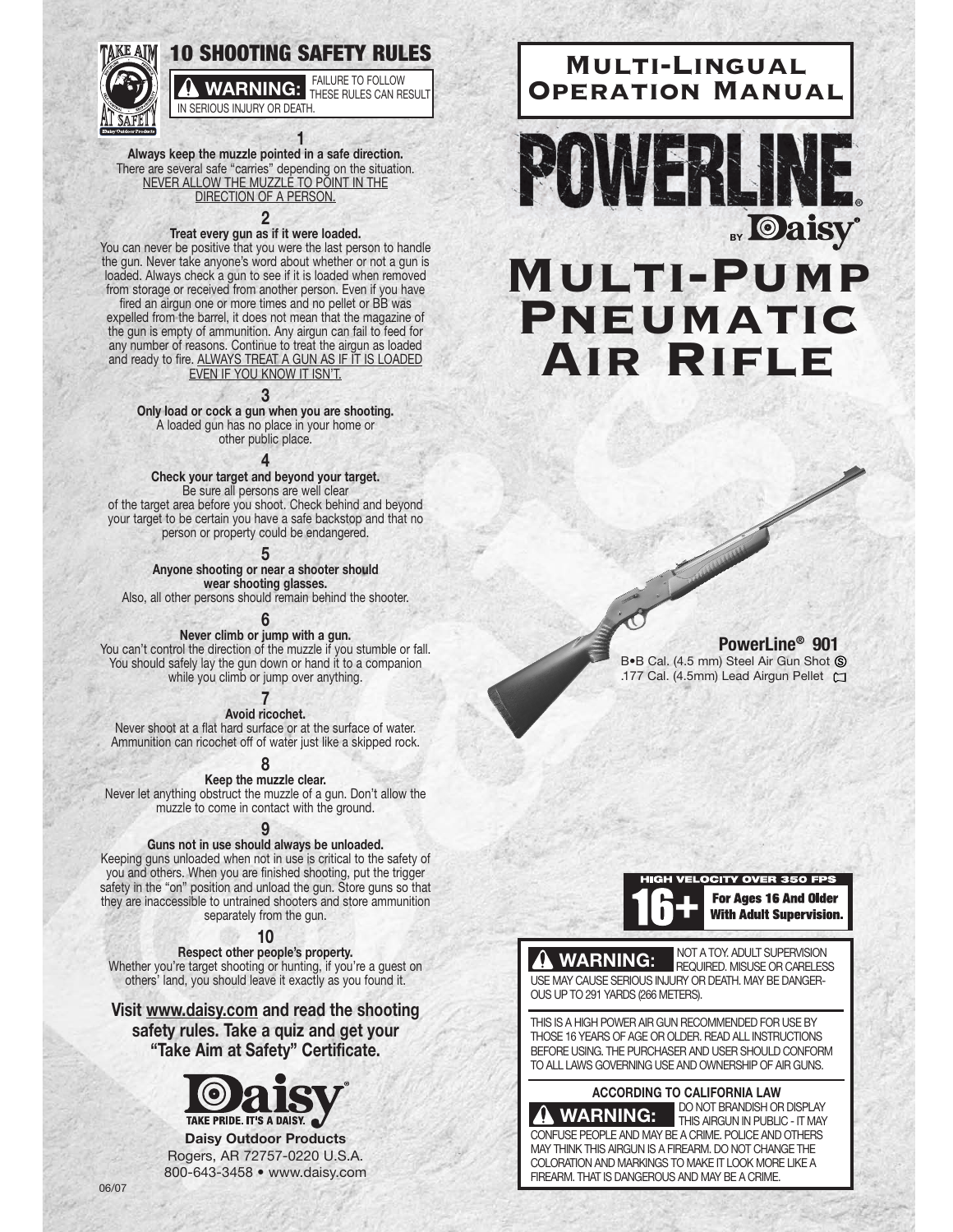**WARNING:** THIS GUN CAN CAUSE DEATH. READ AND FOLLOW THE INSTRUCTIONS CAREFULLY. DO NOT LOAD A BB OR PELLET INTO THE CHAMBER UNTIL YOU ARE READY TO SHOOT. IF YOU DO LOAD A BB OR PELLET AND DECIDE NOT TO SHOOT, REMOVE EITHER MANUALLY OR BY SHOOT-ING IT IN A SAFE DIRECTION. AN UNCOCKED, UNLOADED GUN IS SAFEST. ACCIDENTS HAPPEN FAST, AND ACCIDENTALLY INJURING OR KILLING SOMEONE IS A TERRIBLE THING. SHOOT SAFELY.

This safety alert symbol indicates important safety messages in this manual. When you see this symbol, be alert to the possibility of personal injury and carefully read the message that follows.

This air gun shoots with much more power than the traditional spring air BB gun. More power means greater chance of serious injury or death.

Although your new PowerLine® Air Rifle is not a firearm, it has lethal potential and should be treated with the caution and respect due any conventional firearm. Like a firearm, your PowerLine® Air Rifle, when misused or carelessly used, can kill or seriously injure the shooter or other persons.

Always remember, the first and most important safety aspect of any gun is the shooter. All safeties are mechanical devices and the shooter is the only part of the system that can make a gun safe –or unsafe. **DON'T DEPEND ON MECHANICAL SAFETIES;** think ahead and avoid situations that might lead to accidents.

Guns differ in their operations and you are never ready to fire any gun until you are thoroughly familiar with it. Read the following operating instructions and **WITHOUT LOADING A PROJECTILE**, proceed several times through the operating steps with your gun (dry fire the gun at a safe target) so that you will be able to operate the PowerLine® Air Rifle properly and safely.

# **HOW TO OPERATE:**

**LA CAUTION:** Be sure gun is always pointed in a safe direction. **Step 1. OPEN BOLT Step 2. PUT "ON" TRIGGER SAFETY ("PUSH SAFE")**

**Step 3. PUMP Step 4. LOAD Step 5. CLOSE BOLT Step 6. AIM AT SAFE TARGET Step 7. TAKE "OFF" TRIGGER SAFETY ("PUSH FIRE") Step 8. FIRE**

# **Step 1. OPEN BOLT**

Pull straight back on bolt handle, pulling it fully to the rear (Figure 2). The gun cannot fire with bolt open.

# **Step 2. PUT "ON" TRIGGER SAFETY ("PUSH SAFE")**

The bolt must **FIRST** be opened, then the trigger safety is pushed from the left to right so that **NO** red is showing (See Figure 3) ("PUSH SAFE").

**A CAUTION:** Gun must always be pointed in a safe direction.

# **Step 3. PUMP**

The bolt should be opened when pumping the gun. For greater safety, we recommend that the bolt remain open while pumping and that you close the bolt only when the barrel can be pointed in a safe direction. With the muzzle pointed in a safe direction, pump the gun the desired number of times up to 10. More power means greater chance of serious injury. Never put finger on trigger until ready to fire the gun. **NOTE:** Do not pump your gun more than 10 times. Muzzle energy increases produced by more than 10 pumps are minor, and increased pumping may damage your gun.

**CAUTION:** Be sure to grasp forearm firmly as you close it to prevent it from snapping back and causing possible injury. Also be careful to keep fingers out of cocking mechanism when closing forearm. (See "PINCH POINTS," Figure 4)

**WARNING:** Do not open the bolt, close the bolt and then pull the trigger before pumping. This procedure can result in a **loaded gun** and a projectile being expelled from the gun during pumping. Recock the gun by opening the bolt and put "ON" trigger safety before pumping as in Steps 1 and 2.



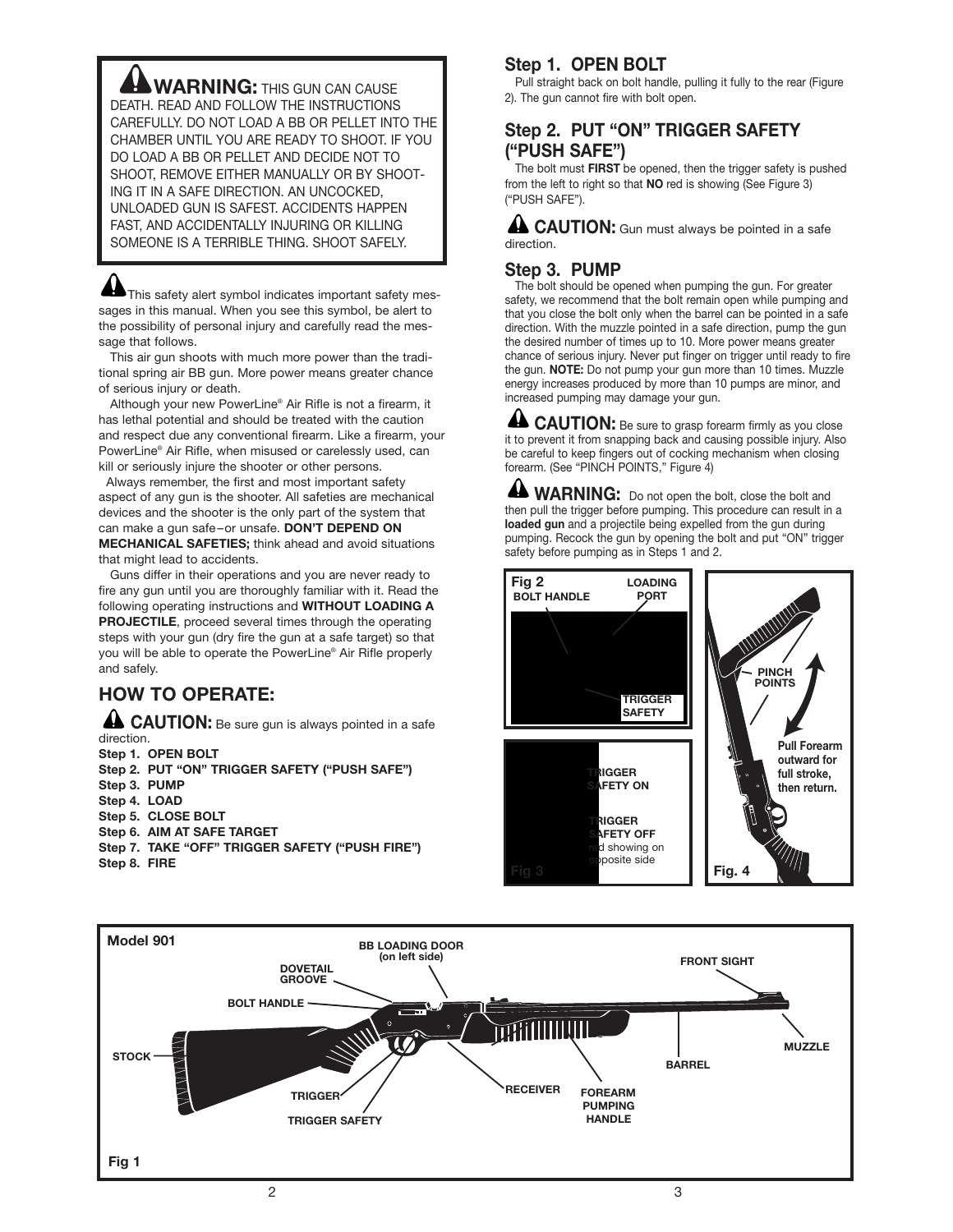**We recommend the following number of pumps for different shooting conditions.**

- **For indoor shooting, 2 pumps**
- **For 10-meter (33-ft.) distance, 4 to 6 pumps.**
- **For longer distances, 7 to 10 pumps.**

**NOTE:** Do not pump more than 10 times. Over pumping may cause serious damage to the gun.

|                                                      | <b>BBs</b>        | <b>PELLETS</b>    |
|------------------------------------------------------|-------------------|-------------------|
| <b>MUZZLE VELOCITY</b><br>(10 PUMPS)                 | 750 fps - 229 mps | 715 fps - 218 mps |
| <b>SHOOTING DISTANCE</b><br>(10 PUMPS)               | 291 yds. - 266 m  | 286 yds. - 261 m  |
| <b>MUZZLE VELOCITY</b><br><b>CANADA (10 PUMPS)</b>   | 490 fps - 149 mps | 490 fps - 149 mps |
| <b>SHOOTING DISTANCE</b><br><b>CANADA (10 PUMPS)</b> | 247 yds. - 226 m  | 223 yds. - 204 m  |

# **Step 4. LOAD**

**FILLING THE BB MAGAZINE:**

The loading door is located on the left side of the receiver (Figure 5). Push the door down and tilt gun with muzzle end down. Fill magazine with approximately 50 BBs. Do not overfill



or the feed system may not operate properly.

## **LOADING BBs:**

With the bolt handle back and BBs in the magazine (See "FILLING THE BB MAGAZINE" above), RAISE the muzzle of the gun 45 degrees to 90 degrees. When raising the muzzle, be sure the front sight is pointed upward since the gun may not feed properly if it is on its side (Figure 6). A BB can be seen on the magnetic tip by looking into the loading port (Figure 7). If a BB does not feed onto the magnetic tip when the muzzle is raised, shake the gun slightly until you see a BB



in the loading port. Push bolt handle fully forward and the BB is in firing position.

**CAUTION:** Always view the BB or Pellet when closing the bolt and loading port.

**WARNING:** BBs feed from the magazine by gravity which requires that the muzzle be raised. **NEVER ASSUME THE MAGAZINE OR CHAMBER IS EMPTY** even if the gun does not fire a projectile one or more times.

## **LOADING PELLETS:**

With the bolt back and BBs removed from the magazine (See "TO EMPTY MAGAZINE," Page 6), advance the bolt forward until the magnetic tip is visibly even with the rear edge of the pellet loading port; lower the muzzle and load a pellet, solid end forward (Figure 8). Push the bolt handle fully forward and the pellet is chambered in the firing position.

## **IMPORTANT:**

Do not allow a pellet to fall into the rear of the loading port and become jammed in the BB feed hole. If this occurs, have a qualified gunsmith remove the left receiver and clear the loading port or return gun to Daisy.

## **IMPORTANT:**

Care must be exercised when shooting pellets while the magazine contains BBs. Loading a BB and pellet at the same time may result in a jammed or obstructed barrel.



# **Step 5. CLOSE BOLT**

Close bolt by pushing fully forward on bolt handle to chamber either a BB or pellet and lock the bolt.

**ALCAUTION:** The gun is now loaded and ready to fire.

# **Step 6. AIM AT SAFE TARGET**

Aim the gun at a safe target. To be a consistent marksman, use the correct sight picture each time you fire your gun (Figure 9). **Never point a gun, loaded or unloaded, at anyone.**



**LA CAUTION:** Due to the power of this air gun, use extra caution in selecting a safe target backstop. This gun should not be used with BB gun target backstops. Pick targets that cannot be penetrated or that will not cause ricochet because of their hard surface. Use only targets and traps that are designed for use with high power air guns. Do not shoot at water.

## **Step 7. TAKE "OFF" TRIGGER SAFETY ("PUSH FIRE")**

When you are certain the target, backstop and surrounding area is safe, take trigger safety "OFF" by pushing from right to left so that red is exposed (See Figure 3) ("PUSH FIRE"). Your gun is now cocked and ready to shoot. In this condition, it should be handled with extreme care.

# **Step 8. FIRE**

After making sure the gun is pointed in a safe direction, gently (but firmly) squeeze the trigger. Repeat Steps 1 through 8 to continue shooting, using the appropriate loading procedure. **NOTE:** To fire, bolt must be completely closed as indicated in Step 5.

**LA CAUTION:** Do not leave your gun pumped for an extended period of time. Leaving your gun pumped for more than one hour could result in permanent damage to the air release valve.

**44 WARNING:** If a BB or pellet does not fire after completing the operation steps, the gun is jammed. This is a dangerous condition.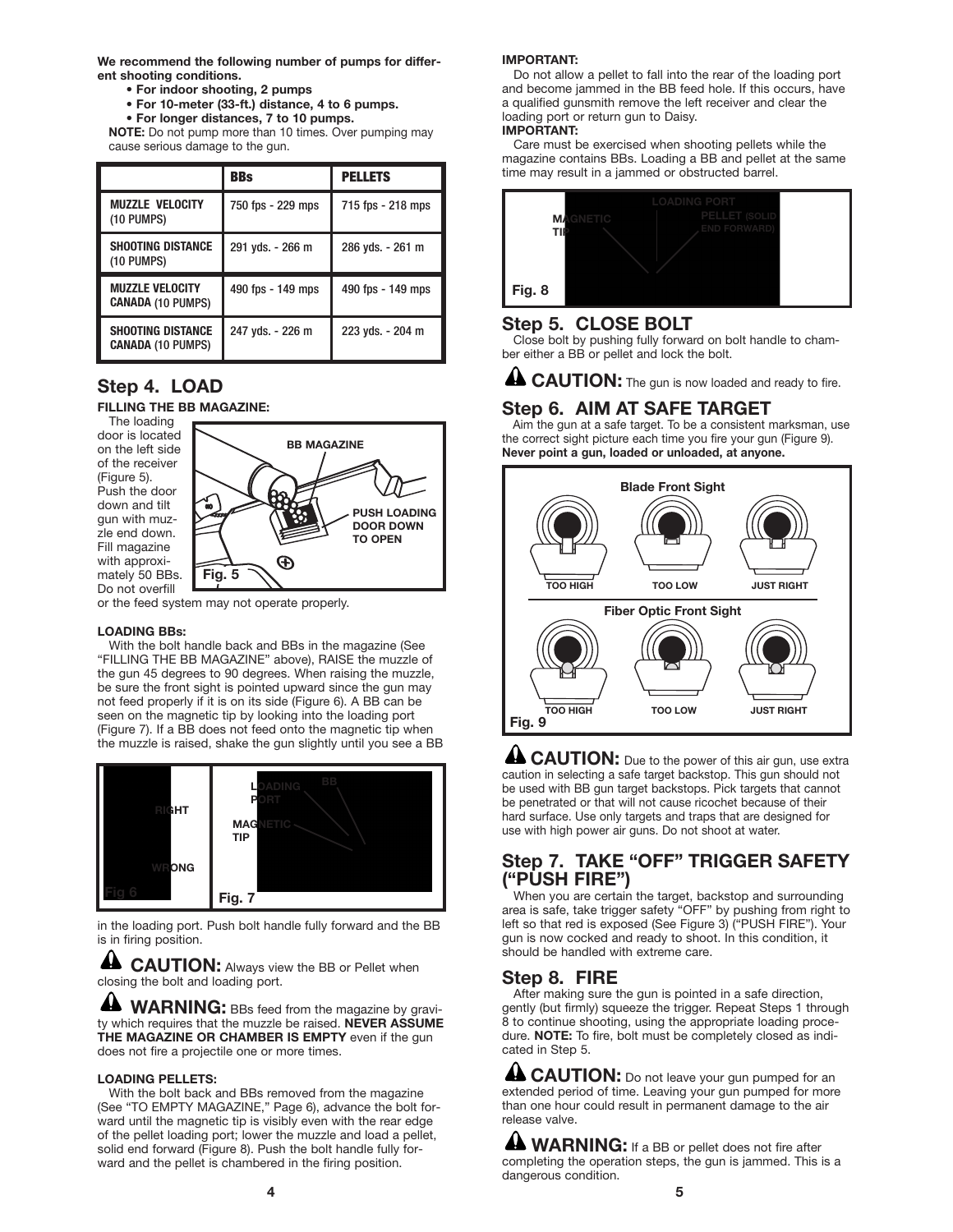Open the bolt and put "ON" trigger safety immediately. If the bolt is not completely closed, do not try to close it until after opening it by pulling the bolt handle all the way back. The gun will not fire a projectile when the bolt is completely open.

Repeat all operations except Step 4 (do not load BB or pellet), pumping gun 10 times. If a projectile still does not fire, follow these steps carefully:

- 1. Open bolt.
- 2. Put trigger safety "ON".

3. Clear barrel by running a cleaning rod through from the muzzle end. Be careful not to damage the bolt tip by pushing the rod through too hard. Do not reuse this BB or pellet. 4. Repeat operation steps. Make sure a BB or pellet is fed into firing position. If after following the firing procedure the projectile is not fired, return your gun to Daisy (See "REPAIR OF DAISY GUNS" section).

## **UNLOAD PELLETS**

The magnetic tip does not extract a pellet. You must shoot the pellet out if a safe target is available. If a safe target is not available, open bolt, put trigger safety "ON", insert a cleaning rod in the muzzle end and push the pellet out of the barrel. Do not allow a pellet to fall into the rear of the loading port and become jammed in the BB feed hole.

#### **TO EMPTY MAGAZINE**

Open bolt and put trigger safety "ON". Open the BB magazine door, cup your hand over it and tilt the gun fully to the left side. Shake gun until all BBs are removed. Then remove BB from loading port (Figure 7). To make certain no BBs remain, raise muzzle, shake well and work bolt forward and all the way back several times, removing any BBs that appear.

**WARNING: Never assume gun is empty of projectiles. Always point the gun in a safe direction.**

**A WARNING:** EVEN IF YOU HAVE FIRED THE AIR-GUN ONE OR MORE TIMES AND NO BB WAS EXPELLED, IT DOES NOT MEAN THAT THE GUN IS EMPTY OF BBs. CONTINUE TO TREAT THE AIRGUN AS IF IT IS LOADED.

### **REAR SIGHT ADJUSTMENT**

Your air gun is equipped with an adjustable rear sight.

#### **HOW TO ADJUST SIGHT RIGHT OR LEFT (WINDAGE):**

Loosen screw "A" by turning counterclockwise (Figure 10). Move rear sight to the right side of the gun to make it shoot to the right, or to the left side of the gun to make the gun shoot to the left. Make certain screw "A" is retightened after adjustment.

### **HOW TO ADJUST SIGHT UP OR DOWN (ELEVATION):**

Raise the rear sight by moving sight elevator back to make the gun shoot higher. Lower the rear sight by moving the sight elevator forward to make the gun shoot lower (Figure 11).

| <b>HOW TO</b><br><b>ADJUST SIGHT</b><br><b>LEFT OR RIGHT</b><br>(WINDAGE) | <b>WINDAGE</b><br><b>SCREW "A"</b>     |
|---------------------------------------------------------------------------|----------------------------------------|
| <b>Fig. 10</b>                                                            |                                        |
| <b>HOW TO</b>                                                             | <b>CORRECT SIGHT ELEVATOR POSITION</b> |
| <b>ADJUST SIGHT</b><br><b>UP OR DOWN</b>                                  | <b>SIGHT</b><br><b>ELEVATOR</b>        |
| (ELEVATION)                                                               |                                        |
| <b>Fig. 11</b>                                                            | <b>RAISE</b><br><b>LOWER</b>           |

#### **PROPER CARE**

To maintain top shooting performance, lightly oil the three pumping lever hinges and the foam wiper on the piston every 1,000 shots (Figure 12). Use a 10-, 20- or 30-weight nondetergent, automotive motor oil. **DO NOT** use light, household type oils or aerosol type spray lubricants since they may contain substances or additives harmful to the rubber seals or other components. Clean the exterior by wiping with a soft, clean, lightly oiled cloth. The screws are a gun blue finish. Wipe with oil to prevent rust.



**LA CAUTION:** Improper lubricants, such as aerosol type spray lubricants, can ignite (diesel) during pumping. Use only automotive motor oils.

### **STORAGE**

Before putting the gun away in a cabinet or gun rack, shoot the gun at a safe target to make sure the pump system and barrel are empty. Then, open the bolt and place the trigger safety "ON" ("PUSH SAFE"), then close the bolt. Always make sure the gun is empty and the trigger safety is "ON" ("PUSH SAFE") before storage. The gun should also be clean, dry and oiled.

Store projectiles in a separate location from the gun to keep them away from untrained shooters.

**WARNING:** EVEN IF YOU HAVE FIRED THE AIR-GUN ONE OR MORE TIMES AND NO BB WAS EXPELLED, IT DOES NOT MEAN THAT THE GUN IS EMPTY OF BBs. CONTINUE TO TREAT THE AIRGUN AS IF IT IS LOADED.

## **MODIFICATION**

**WARNING:** The components of this gun were engineered to deliver optimum performance. Any modification or tampering with a gun may cause a malfunction and may make it unsafe to use. Any change in performance, such as a lowered trigger force and shortened trigger travel, indicates possible wear and such gun should be inspected, replaced or properly repaired by qualified personnel. Any gun that has been dropped should be checked by qualified personnel to insure that its function has not been effected.

**A WARNING:** A GUN THAT IS NOT OPERATING PROPERLY MAY BE DANGEROUS. IT SHOULD BE KEPT SAFELY FROM USE BY ANYONE UNTIL REPAIRED OR DESTROYED. DO NOT TRY TO TAKE THE GUN APART. IT IS DIFFICULT TO REASSEMBLE, AND IMPROPER REASSEM-BLY CAN CAUSE A HAZARDOUS CONDITION.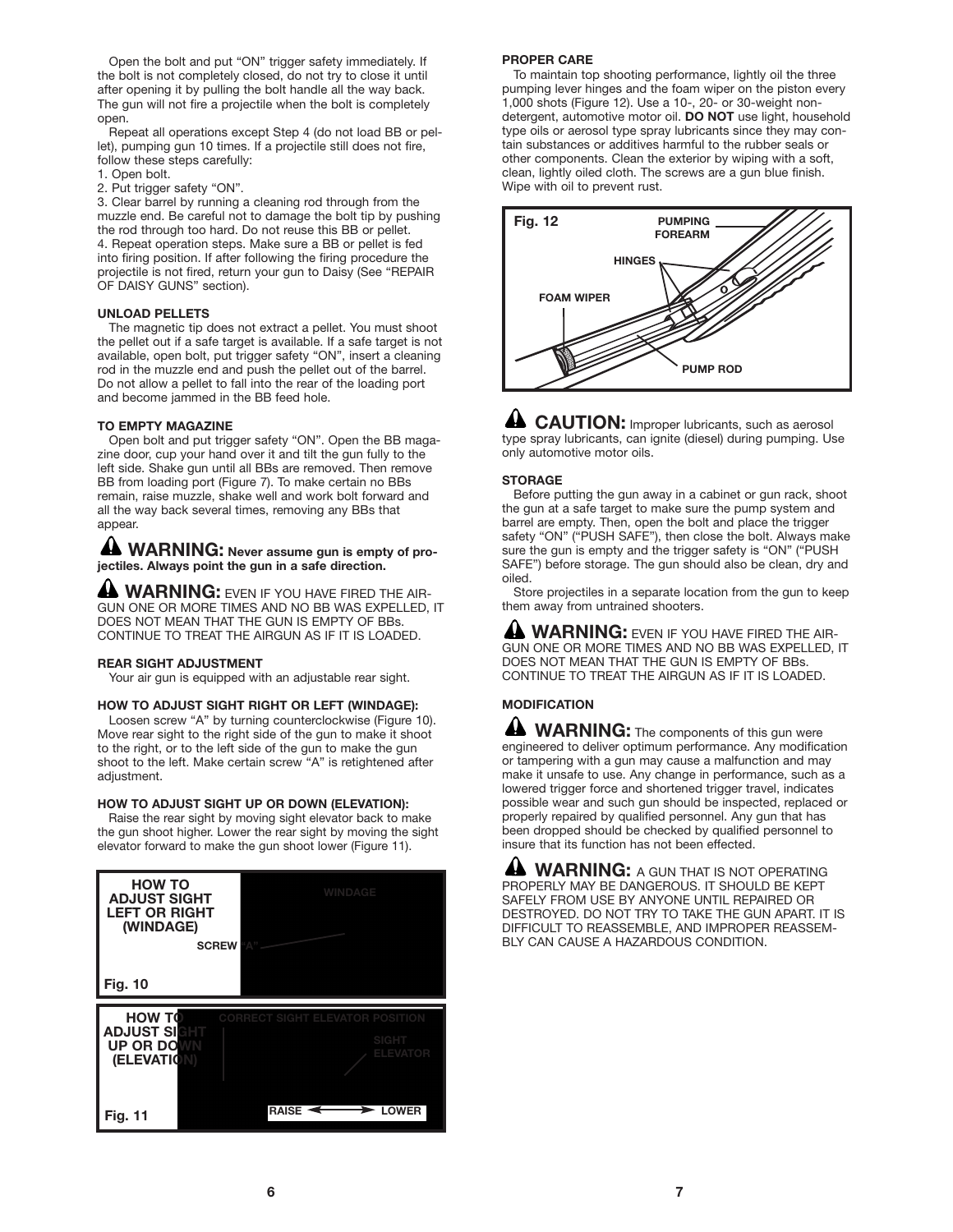# **GUNS IN WARRANTY LIMITED ONE — YEAR WARRANTY**

For one year from date of purchase, Daisy will repair or replace this gun, free of charge, if defective in material or workmanship. Service is available by returning the gun to Daisy Outdoor Products. Attach to the gun your name and address and telephone number, description of problem and proof of date of retail purchase (sales slip). Package and send to Daisy Outdoor Products, transportation prepaid. This Warranty gives you specific legal rights, and you may also have other rights which may vary from state to state.

# **GUNS OUT OF WARRANTY**

If your Daisy needs repair, call Customer Service at 1-800-713-2479 for repair or replacement charge. We accept Visa and Mastercard. When paying by check or money order, please send with gun. Attach to the gun your name, street address (Not Post Office Boxes) and description of the problem. Package and send, transportation prepaid, to Daisy Outdoor Products, Service Department. Daisy will repair the gun or replace it with a reconditioned gun of the same model, if available, otherwise with a model of equivalent quality.

Exploded gun part drawings and price lists are available from Daisy Service Department. Please make sure you state model number stamped on barrel. Service and parts charges are subject to change without notice.

> **Daisy® Outdoor Products Service Department 308 West Stribling Drive Rogers, AR 72756 U.S.A.**

NOTE: We recommend returning guns via UPS.

# **SPECIFICATIONS: Model 901**

| <b>ACTION</b>                                        | Multi-pump pneumatic pump-up<br>BB repeater; single shot pellet |
|------------------------------------------------------|-----------------------------------------------------------------|
| <b>CALIBER</b>                                       | .177 cal. (4.5mm)                                               |
| <b>AMMO CAPACITY</b>                                 | 50-shot BB; single-shot pellet                                  |
| <b>OVERALL LENGTH</b>                                | 37.75 in. (95.8cm)                                              |
| <b>WEIGHT</b>                                        | 3.2 lbs. (1.45 kg)                                              |
| <b>MAXIMUM SHOOTING</b><br><b>DISTANCE**</b>         | BB: 291 yds. (266m)*<br>Pellet: 286yds. (262m)*                 |
| <b>MAXIMUM SHOOTING</b><br><b>DISTANCE**(CANADA)</b> | BB: 247 yds. (226m)*<br>Pellet: 223yds. (204m)*                 |
| <b>BARREL</b>                                        | 20.8in. (53cm) rifled steel barrel                              |
| <b>SAFETY</b>                                        | Manual cross bolt trigger<br>block with red indicator           |

\*Indicates 10 pumps

\*\*With muzzle pointed upward at optimum angle

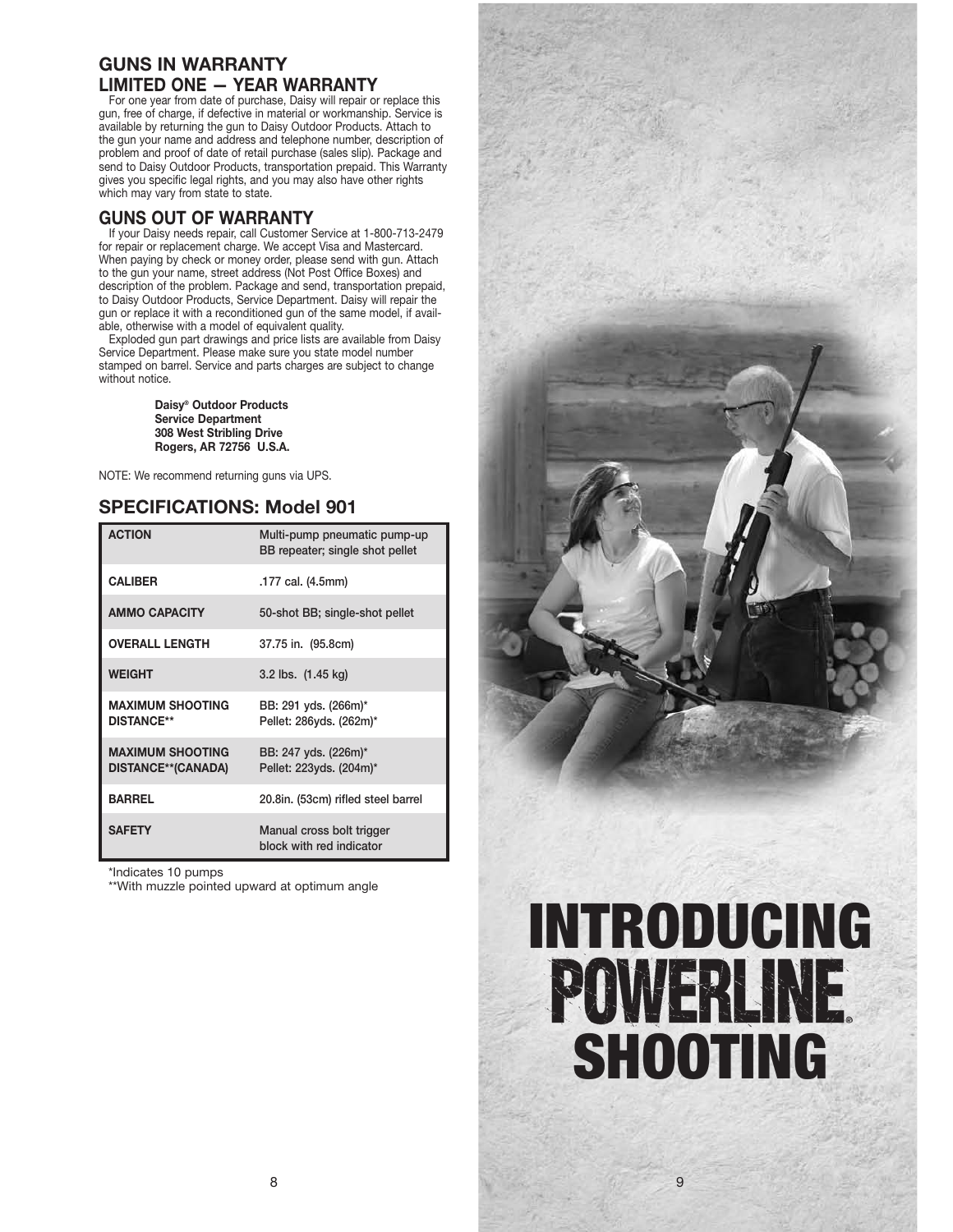### **A MESSAGE TO PARENTS**

Included in the material accompanying each new PowerLine® is a check list covering the most important aspects of proper gun handling. We urge you to use the check list in assuring that anyone operating a PowerLine® has a thorough understanding of these rules and is diligent in their practice. Although not a firearm, a PowerLine® is a gun and not a toy. Properly used and maintained, it will provide many hours of safe, trouble free recreational shooting. **Misused, it can be dangerous. Therefore, we recommend it be used only by someone sixteen years of age or older and with adult supervision.**

As the proud owner of a new PowerLine® gun, you have become part of an American tradition dating back more than 100 years. Mechanically, a new PowerLine® is backed by nearly a century of engineering know-how and experience in the manufacture of quality products.

Safe gun handling depends upon proper safety training and the right attitude toward gun ownership. To help you, we have designed this booklet to cover the basic facts everyone should understand before shooting a gun. Take time to study it thoroughly. A proper understanding of these basics will greatly increase your enjoyment of the lifetime sport of recreational air gun shooting and, at the same time, give you the satisfaction of knowing you are properly prepared to handle an air gun.

If your child becomes the owner of a PowerLine® gun, we strongly urge a formal course of instruction in Shooting Education for your child. Daisy products are age graded to help you pick the right product for your child. There are a number of youth and civic organizations which offer a complete 10 lesson course based on guidelines developed by the training experts at Daisy and they are listed in the section of CLUBS AND COMPETITION near the back of this book. A quick check with them will let you know when the next course will be starting in your area. If you would like more detailed information, write: Special Market Programs, Daisy, Box 220, Rogers, Arkansas 72757 or call 1-800- 643-3458.

#### **WHAT IS A POWERLINE**®**?**

Backed by 100 years of engineering know-how, the design and craftsmanship of the PowerLine® rifles and pistols has advanced to true gun levels. With much more power than traditional air guns, their sophistication in performance and operation have brought them to the attention of even the most serious sport shooters.

In recent years, sport shooters have begun to feel the squeeze of limited space and money for firearm shooting. The PowerLine® guns remove these limits for both the enthusiast who wants low cost shooting for year-round training, indoors or out, and dedicated shooters interested in shoulder-to-shoulder competition. With a PowerLine® gun, looks, heft and performance add up to adult size shooting right at your doorstep, and at a fraction of the cost of firearm shooting.

#### **PROPER GUN HANDLING**

You may be familiar with the responsibilities of proper gun handling, but the fact that your new PowerLine® gun has much more power than a traditional air gun means extra care is needed. In reviewing the basic rules of proper gun handling, keep in mind that "Handling" means every time you touch your gun.

- **Always keep the muzzle pointed in a safe direction.**
- **Treat every gun as if it were loaded**
- **Only load or cock a gun when you are shooting**
- **Anyone shooting or near a shooter should wear shooting glasses and should be standing behind the shooter.**
- **Never climb or jump with a gun.**
- **Avoid ricochet.**
- **Keep the muzzle clear.**
- **Guns not in use should always be unloaded.**
- **Respect other people's property.**
- **Check your target and beyond your target.**

Almost all of the air gun related accidents occurring in this country are caused by careless use or misuse of the gun and shooting at improper targets. These incidents can be eliminated if the shooter handles the gun properly.

### **YOUR POWERLINE**® **IS A TARGET GUN**

Your PowerLine® gun has been designed for target shooting and is suited for use both indoors and out to help you develop your marksmanship skills. However, your PowerLine® gun means greatly increased velocity and energy, so take care to prepare your target. Target traps designed for use with low-velocity (less than 350 feet-per-second) spring-piston BB and pellet guns **should not be used with a PowerLine**® **gun**. Always use a target trap designed to prevent ricochet and put extra reinforcement behind your target to compensate for the added power. (See "How to Make an Indoor-Outdoor Target," page 14).

#### **TIPS ON MARKSMANSHIP**

Many people become proficient at gun handling without learning the basics of proper marksmanship. Yet, these basics are intended for one purpose–to increase your skills. If you haven't learned them, now is the time to start. If you have, this may serve as a timely review.

Although there are four basic positions for shooting - prone, sitting, kneeling, and standing, the one most challenging and the one you will undoubtedly use most often is standing. To assume the proper position, follow these simple rules: (All directions have been given for right hand shooters - left hand shooters should, of course, reverse the procedure.)



#### **STANDING**

- From a position directly facing the target, face to the right of the line of fire. The knees should be straight but not locked.
- Grasp the forearm of the gun in the left hand and place the butt of your gun in the shoulder pocket with the muzzle pointed upward.
- With the right hand, grasp the stock at the pistol grip, then press your cheek gently against the stock as far forward as possible without straining.
- Thrust the left hip forward, lower the gun to shoulder height, and with the left elbow directly under the gun, let the left upper arm rest against your body.
- The forearm of the gun should be supported in the palm of the left hand. (Thumb and fingertips, if using the NRA standing position.)
- Shift your weight to the left foot and lean your upper body away from the target.

To assume the other positions: (It should be noted again that left hand shooters reverse these directions when assuming the following positions).

#### **PRONE**

• Half face to the right, then lie at an angle of about 45 degrees to the line of fire. The left leg should be completely relaxed. The right leg should angle away from the spine and may be bent or straight. The feet should be as flat on the ground as possible.